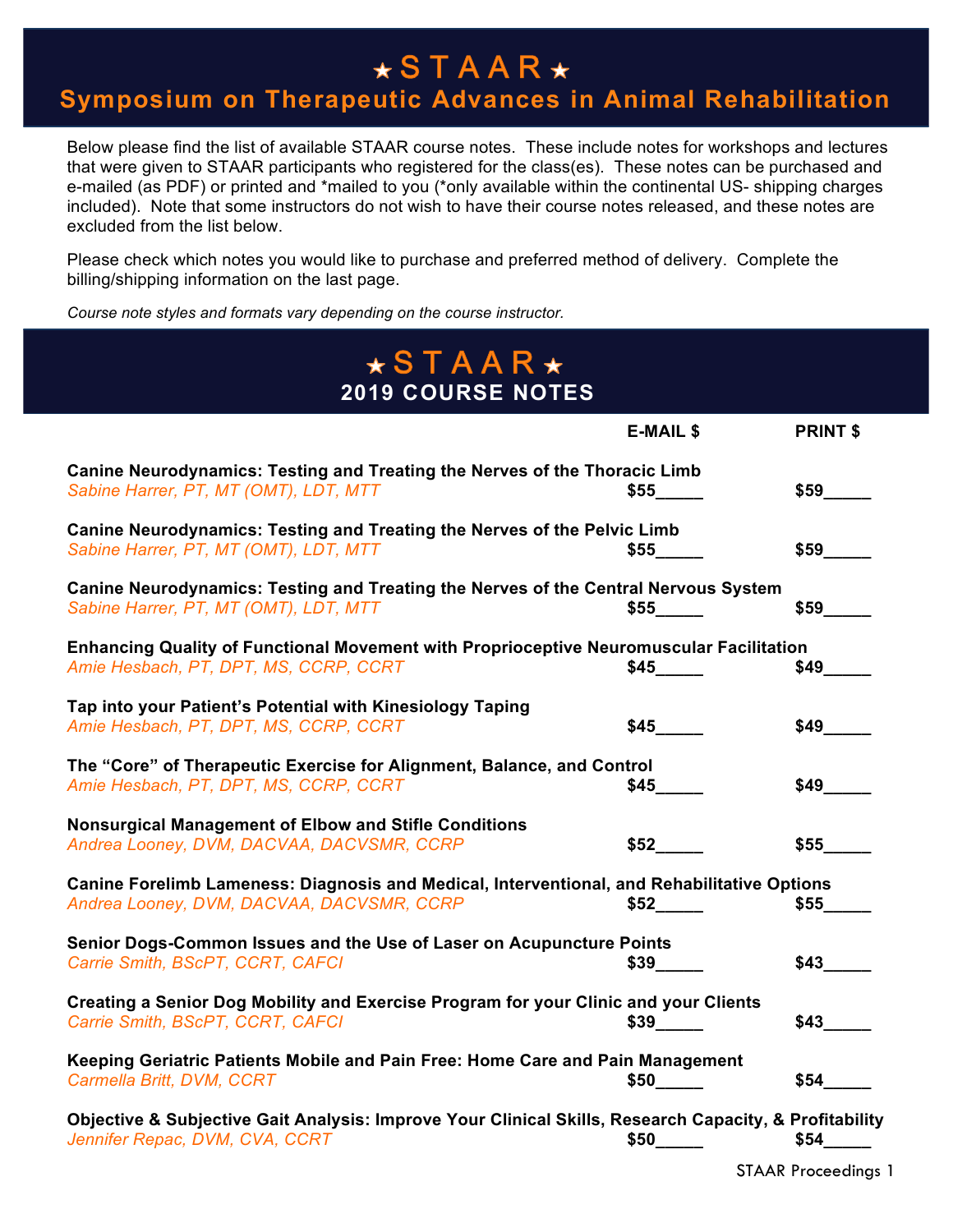#### **Not available for distribution**

#### **2017 COURSE NOTES**

|                                                                                                                                                                                                             | <b>E-MAIL \$</b> | <b>PRINT \$</b>           |
|-------------------------------------------------------------------------------------------------------------------------------------------------------------------------------------------------------------|------------------|---------------------------|
| <b>Canine Neurodynamics</b><br>Sabine Harrer, PT, MT (OMT), LDT, MTT                                                                                                                                        | \$55             | \$59                      |
| <b>Myofascial Trigger Point Therapy</b><br>Denise Theobald, LMT, CVMRT, NCCMT                                                                                                                               | \$45             | \$49                      |
| <b>Transverse Friction Therapy for Tendon and Ligament Injuries</b><br>Denise Theobald, LMT, CVMRT, NCCMT                                                                                                   | \$45             | \$49                      |
| Home Care and Management of Geriatric and Disabled Dogs<br>Leilani Alvarez, DVM, CVA, CCRT, CVCHM, Dipl. American College of Veterinary Sports Medicine and<br>Rehabilitation                               | \$45             | \$49                      |
| <b>Localization of Pain and Dysfunction</b><br>Rick Wall, DVM, CCRP, CMTPT, Dipl. American College of Veterinary Sports Medicine and Rehabilitation                                                         | \$45             | $$49$ <sub>________</sub> |
| <b>Case-Based Orthopedic Assessment and Treatment Strategies</b><br>Felix Duerr, DVM, DACVS, Dipl Am Coll Vet Sports Med & Rehab                                                                            | \$45             | \$49                      |
| Looking Beyond Primary Disorder: Using Therapeutic Exercise to Identify and Treat Compensatory                                                                                                              |                  |                           |
| <b>Dysfunction</b><br>Lis Conarton, BS, LVT, CCRP, CVPP                                                                                                                                                     | \$40             | \$44                      |
| <b>Therapeutic Exercise for Senior and Obese Dogs</b><br>Jean Pavlakos, PT, CCRP                                                                                                                            | \$40             | \$44                      |
| Using Shock Wave and Other Modalities for Adjunct Pain Management (6-page article)<br>Cara Blake, DVM, DACVS-SA, CCRT                                                                                       | \$20             | \$25                      |
| Novel Therapeutics in Pain Management (5-page article)<br>Cara Blake, DVM, DACVS-SA, CCRT                                                                                                                   | \$20             | \$25                      |
| When to Choose Surgery as a Tool for Managing Pain in Patients with Musculoskeletal Disease<br>Felix Duerr, DVM, DACVS, Dipl Am Coll Vet Sports Med & Rehab                                                 | \$45             | \$49                      |
| Pain in our Geriatric Patients: How to Safely and Effectively Manage Pain in Old Dogs<br>Leilani Alvarez, DVM, CVA, CCRT, CVCHM, Dipl. American College of Veterinary Sports Medicine and<br>Rehabilitation | \$30             | \$34                      |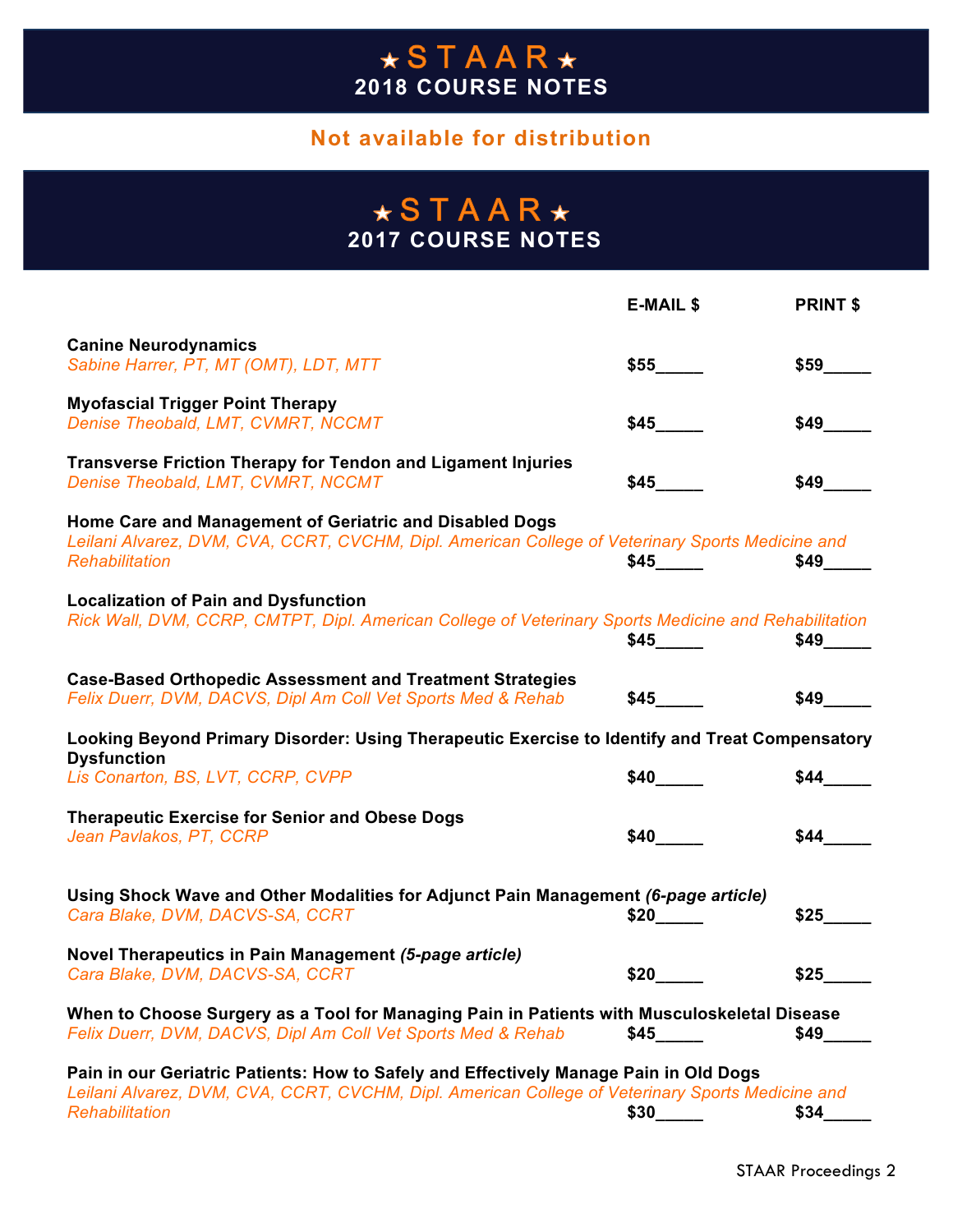|                                                                                                      | <b>E-MAIL \$</b> | <b>PRINT \$</b> |
|------------------------------------------------------------------------------------------------------|------------------|-----------------|
| AARP for our Patients: Assessment, Assistance, Rehabilitation, and Pain Management                   |                  |                 |
| Julia Tomlinson, BVSc, PhD, DACVS, CCRP, CVSMT, Dipl. American College of Veterinary Sports Medicine |                  |                 |
| and Rehabilitation                                                                                   | \$30             | \$34            |
|                                                                                                      |                  |                 |
| Is it IVDD? Approach to Back Pain with Neurological Deficits                                         |                  |                 |
| Julia Tomlinson, BVSc, PhD, DACVS, CCRP, CVSMT, Dipl. American College of Veterinary Sports Medicine |                  |                 |
| and Rehabilitation                                                                                   |                  | \$34            |
|                                                                                                      |                  |                 |
| Post-Surgical and Post-Injury Massage and Edema Management                                           |                  |                 |
| Denise Theobald, LMT, CVMRT, NCCMT                                                                   | \$45             |                 |
|                                                                                                      |                  |                 |
| <b>Canine Conditioning and Return to Sport</b>                                                       |                  |                 |
| Lin McGonagle, MSPT, LVT                                                                             | \$45             | \$49            |
|                                                                                                      |                  |                 |
| Practical Land-Based Therapeutic and Home Exercise Programs for Pet and Senior Dogs                  |                  |                 |
| Tania Costa, VT, CCRP, CAAP, CMT                                                                     |                  | \$44            |
|                                                                                                      |                  |                 |
| Comprehensive Hydrotherapy Perspective: Considering Breed, Injury, Goals, Underwater Behavior,       |                  |                 |
| and Gait Patterns when Directing Aquatic Therapies                                                   |                  |                 |
| Tania Costa, VT, CCRP, CAAP, CMT                                                                     | \$45             | \$49            |
|                                                                                                      |                  |                 |
| Advanced Techniques and Protocols for Use with Underwater Treadmill Therapy                          |                  |                 |
| Tania Costa, VT, CCRP, CAAP, CMT                                                                     | \$45             | \$49            |
|                                                                                                      |                  |                 |
| The Physical Exam - Manual Tests and Maneuvers for Aid in the Diagnosis of Musculoskeletal           |                  |                 |
| <b>Disease</b>                                                                                       |                  |                 |
| Felix Duerr, DVM, DACVS, Dipl Am Coll Vet Sports Med & Rehab                                         | \$40             | \$44            |
|                                                                                                      |                  |                 |
| <b>Canine Musculoskeletal Diagnostic Ultrasound</b>                                                  |                  |                 |
| Debra Canapp, DVM, CCRT, CVA, Dipl Am Coll Vet Sports Med & Rehab\$45                                |                  |                 |
|                                                                                                      |                  |                 |
| How to Incorporate Stem Cell Therapy into your Practice                                              | \$45             | \$49            |
| Sherman Canapp, DVM, DACVS, CCRT, Dipl Am Coll Vet Sports Med & Rehab                                |                  |                 |
|                                                                                                      |                  |                 |
| How to Incorporate PRP and HA into your Practice                                                     | \$45             | \$49            |
| Sherman Canapp, DVM, DACVS, CCRT, Dipl Am Coll Vet Sports Med & Rehab                                |                  |                 |
|                                                                                                      |                  |                 |
| <b>Multimodal Approach to the Treatment of Osteoarthritis</b>                                        |                  |                 |
| Felix Duerr, DVM, DACVS, Dipl Am Coll Vet Sports Med & Rehab                                         | \$30             | \$34            |
|                                                                                                      |                  |                 |
| <b>Diagnosis and Treatment of Musculotendinous Injuries</b>                                          |                  |                 |
| Felix Duerr, DVM, DACVS, Dipl Am Coll Vet Sports Med & Rehab                                         | \$40             | \$44            |
|                                                                                                      |                  |                 |
| Pain Management for the Rehabilitation Non-Prescribing Provider (10-page article)                    |                  |                 |
| Lis Conarton, BS, LVT, CCRP, CVPP                                                                    | \$20             | \$25            |
|                                                                                                      |                  |                 |

**Management of Carpal and Foot Problems – A Practical Approach** *(8-page article) Julia Tomlinson, BVSc, PhD, DACVS, CCRP, CVSMT, Dipl. American College of Veterinary Sports Medicine and Rehabilitation* **\$20\_\_\_\_\_ \$25\_\_\_\_\_**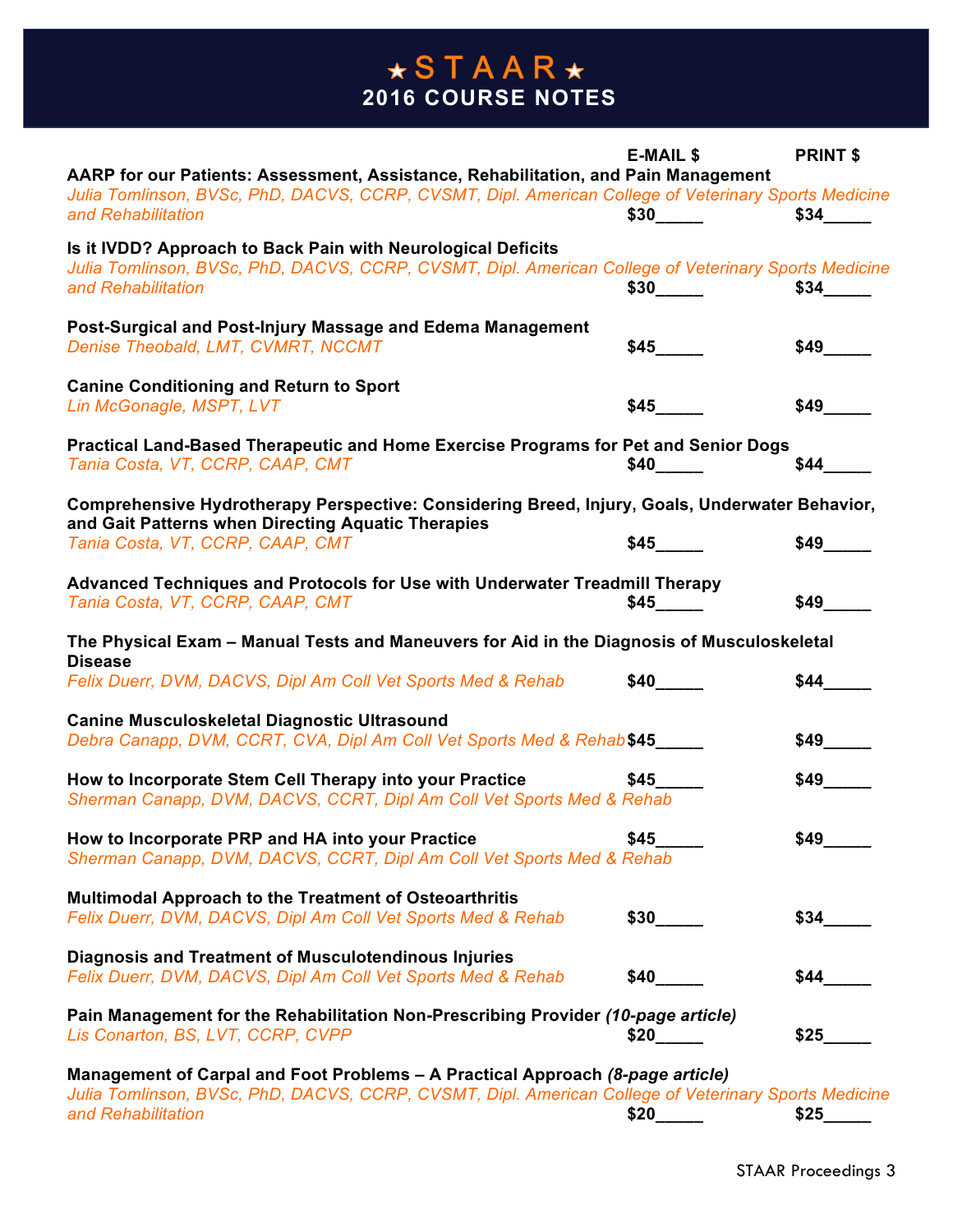|                                                                                                                                           | <b>E-MAIL \$</b>          | <b>PRINT \$</b> |
|-------------------------------------------------------------------------------------------------------------------------------------------|---------------------------|-----------------|
| <b>Outcome Measures Used in Canine Rehabilitation</b>                                                                                     |                           |                 |
| Kristin Kirkby Shaw, DVM, DACVS, PhD, Dipl Am Coll Vet Sports Med & Rehab                                                                 |                           |                 |
|                                                                                                                                           | \$49                      | \$54            |
| How to Design, Conduct, and Publish Research in Veterinary Rehabilitation                                                                 |                           |                 |
| Kristin Kirkby Shaw, DVM, DACVS, PhD, Dipl Am Coll Vet Sports Med & Rehab                                                                 |                           |                 |
|                                                                                                                                           | \$49                      | \$54            |
| Evidence-Based Medicine in Pain Management (7-page article)                                                                               |                           |                 |
| Kristin Kirkby Shaw, DVM, DACVS, PhD, Dipl Am Coll Vet Sports Med & Rehab                                                                 |                           |                 |
|                                                                                                                                           | \$20                      | \$25            |
| WaterWorks-A New Perspective: Using Functional and Physical Techniques to Direct Aquatic<br>Therapies (video presentations not available) |                           |                 |
| Tania Costa, VT, CCRP, CAAP, CMT                                                                                                          | \$40                      | \$44            |
| When Can Surgery Help? The Rehab Therapist and Orthopod Working as a Team (11-page article)                                               |                           |                 |
| Felix Duerr, DVM, DACVS, Dipl Am Coll Vet Sports Med & Rehab                                                                              |                           |                 |
| Don't Miss this Diagnosis: Tips and Tricks for Early Diagnosis of Canine Musculoskeletal Disease                                          |                           |                 |
| Felix Duerr, DVM, DACVS, Dipl Am Coll Vet Sports Med & Rehab                                                                              | $$40$ <sub>_______</sub>  | \$44            |
| Acupuncture: Improve Pain Management in your Rehab Patients (5-page article)                                                              |                           |                 |
| Carolina Medina, DVM, CVA, Dipl Am Coll Vet Sports Med & Rehab                                                                            | $$20$ <sub>________</sub> | \$25            |
| <b>Updates on Canine CCL Research Using Computer-Based Simulation</b>                                                                     |                           |                 |
| Gina Bertocci, PhD, PE, Endowed Chair, Biomechanics                                                                                       | \$40                      | \$44            |

## **2014 COURSE NOTES**

|                                                                                                                                                                                                                            | <b>E-MAIL \$</b> | <b>PRINT \$</b> |
|----------------------------------------------------------------------------------------------------------------------------------------------------------------------------------------------------------------------------|------------------|-----------------|
| Brace Yourself: Splints, Soft Orthoses, and Assistive Aids - Using and Modifying Devices<br>to Improve Mobility                                                                                                            |                  |                 |
| Ilaria Borghese, MS, MA, OT                                                                                                                                                                                                | <b>S49</b>       | \$54            |
| Nervous About Nerves? Using Physical and Functional Neurologic Examination to Direct Therapy<br>Julia Tomlinson, BVSc, PhD, DACVS, CCRP, CVSMT, Dipl. American College of Veterinary Sports Medicine<br>and Rehabilitation | <b>S40</b>       | \$44            |
| AARP for our Patients: Assessment, Assistance, Rehabilitation, & Pain Management of the Senior Pet                                                                                                                         |                  |                 |

*Julia Tomlinson, BVSc, PhD, DACVS, CCRP, CVSMT, Dipl. American College of Veterinary Sports Medicine and Rehabilitation* **\$40\_\_\_\_\_ \$44\_\_\_\_\_**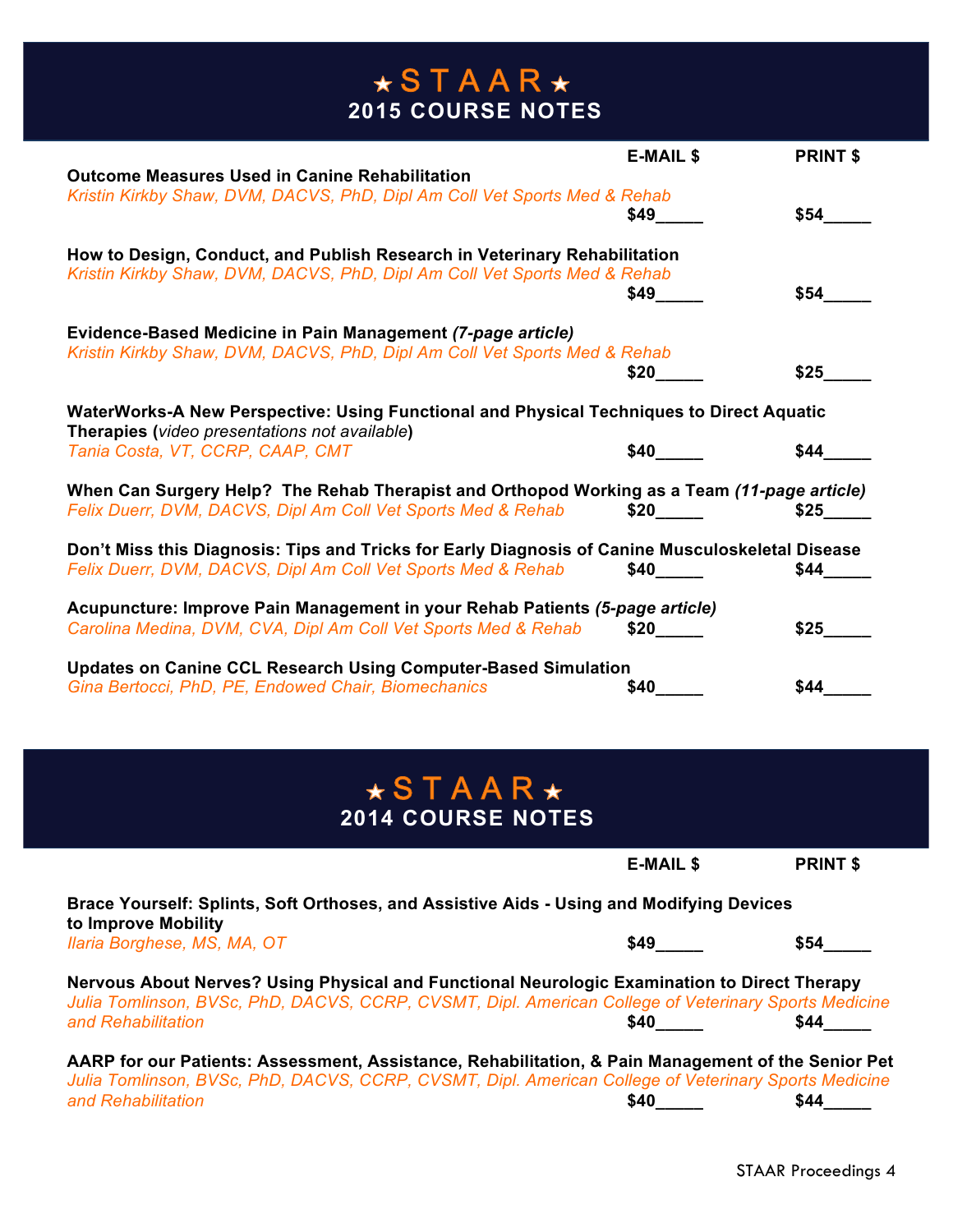| <b>Canine Conditioning: The Link Between Rehab and Return to Sport</b><br>Linda McGonagle, MSPT, LVT                                                                       | \$49 | \$54 |
|----------------------------------------------------------------------------------------------------------------------------------------------------------------------------|------|------|
| <b>Canine Degenerative Myelopathy Updates and Considerations of Physiotherapy</b><br>(video presentations not available $-$ 8-page article)                                |      |      |
| Joan Coates, DVM, MS, DACVIM (Neurology)                                                                                                                                   | \$20 | \$25 |
| Evidence-Based Medicine in Rehabilitation Today (4-page article)<br>Kristin Kirkby, DVM, DACVS, PhD, Dipl. American College of Veterinary Sports Medicine & Rehabilitation | \$20 | \$25 |
| Rehabilitation in the 21 <sup>st</sup> Century - Manipulating the Neuro Frontier<br>(video presentations not available - 5-age article)                                    |      |      |
| Pedro Luis Rivera, DVM, Fellow American College Functional Neurology \$20                                                                                                  |      | \$25 |
| <b>Advancing Rehabilitation Through Research Using Computer Simulation</b>                                                                                                 |      |      |
| Gina Bertocci, PhD, PE, Endowed Chair, Biomechanics                                                                                                                        | \$30 | \$34 |

|                                                                                                                                                                                   | <b>E-MAIL \$</b> | <b>PRINT \$</b> |
|-----------------------------------------------------------------------------------------------------------------------------------------------------------------------------------|------------------|-----------------|
| <b>Sensory Re-Education and Desensitization Techniques</b><br>(video presentations not available - 12-page article)<br>Amie Lamoreaux Hesbach, MSPT, CCRP, CCRT                   | \$20             | \$25            |
| <b>Acute Neuro-Rehabilitation for Promoting Plasticity</b><br>(video presentations not available - 11-page article)<br>Amie Lamoreaux Hesbach, MSPT, CCRP, CCRT                   | \$20             | \$25            |
| Hands-On Canine Acupressure, Points that Heal<br>Amy Snow, Co-Founder, Tallgrass Animal Acupressure Inst.                                                                         | \$30             | \$34            |
| <b>Biomechanics of Bracing and Orthopedic Devices</b><br>Caroline Adrian, PT, PhD, CCRP                                                                                           | \$40             | \$44            |
| Gait and Postural Changes - Can/Should we Intervene<br>Julia Tomlinson, BVSc, PhD, DACVS, CCRP, CVSMT, Dipl. American College of Veterinary Sports Medicine<br>and Rehabilitation | <b>\$40</b>      | \$44            |
| <b>Canine Aquatic Therapy</b><br>Petra Ford, PT, CCRT & Kristine Conway, DVM, CCRT                                                                                                | \$30             | \$34            |